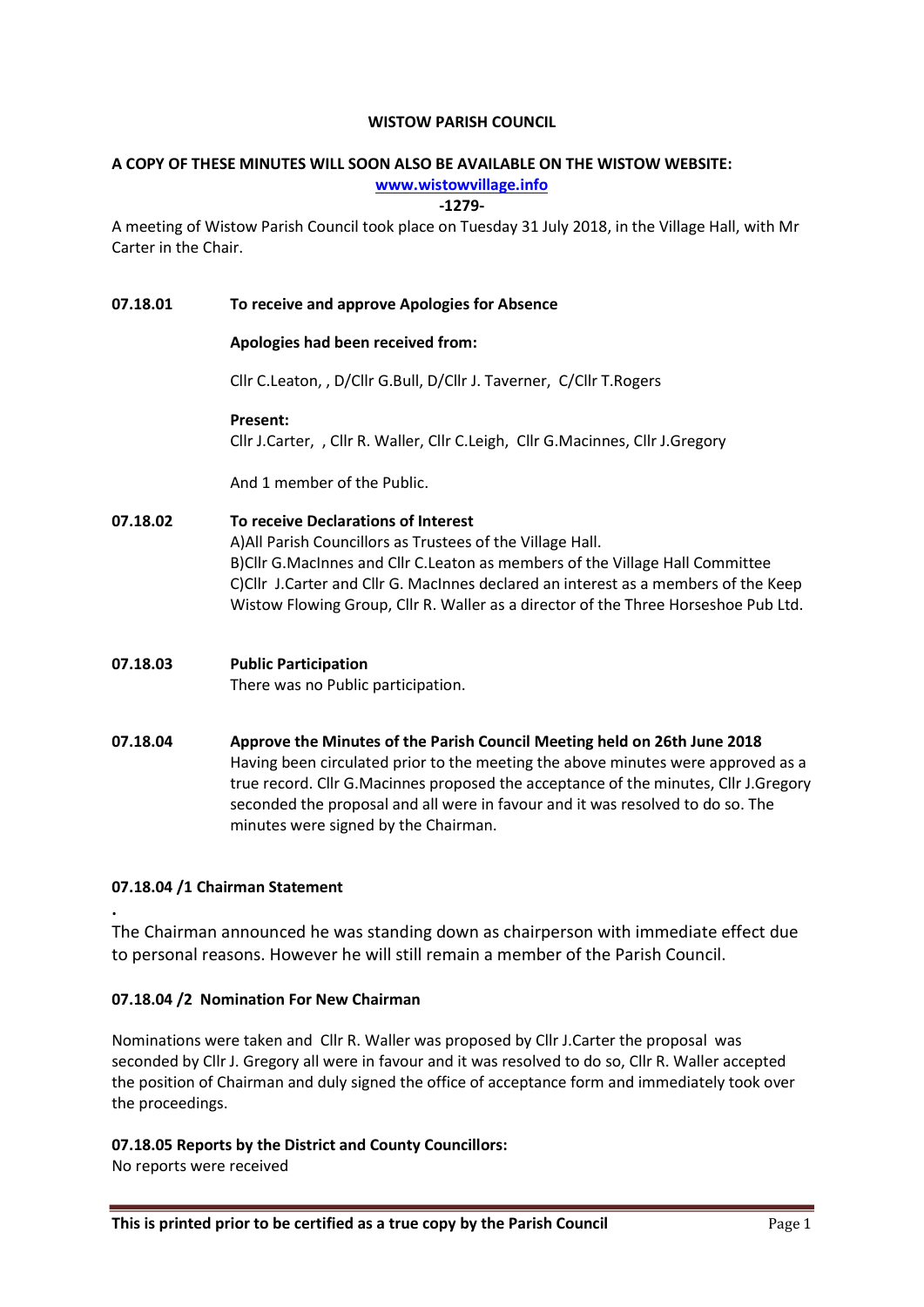#### -1280-

#### 07.18.06

#### Matters arising or carried forward from the previous meeting

- 1 Play Park survey was Gathered and 22 completed surveys returned. Cllr J.Carter will build a spreadsheet to analyse the Data, for August's meeting.
- 2 Planning application response ref Mill Farm developer was distributed to all councilors prior to the meeting explaining the progress with HDC so far.

#### 3 Policy and Procedures to be adopted

The community strategy and the Parish Council yearly plan was presented to members and discussed 2 points were pointed out to the clerk. It was proposed by Cllr C.Leigh that Cllr T. Rogers (County Councillor) be approached to see if the County Council has up to date demography of the village, it was seconded by Cllr R. Waller and it was resolved to do so.

## 07.18.07 Notification of planning

There was no Planning Items on the Agenda

A Member of the public entered the meeting, and under the discretion of the chairman the meeting was suspended at 19:45 and the member of the public was allowed to speak to member's ref the Church clock. After much discussion Cllr J. Carter volunteered to approach the PCC to start a conversation ref the restoration of the church clock, It was stated by the clerk that under the LG Act 1957 s2 the Parish Council could make a donation towards the cost of repairs when known. The meeting was re-opened at 19:58

# 07.18.08 Finance

To approve accounts for payment: 31st July 2018

| Date       | Ref. No. | Pavee             | <b>Description</b>       | Amount |
|------------|----------|-------------------|--------------------------|--------|
| 31/07/2018 | 364      | CGM               | <b>Grass cutting</b>     | 487.20 |
| 31/07/2018 | 365      | <b>Capalc</b>     | <b>Chairman Training</b> | 75.00  |
| 31/07/2018 | 366      | <b>Cambs Acre</b> | <b>Subs Renewal</b>      | 55.50  |
| 31/07/2018 | 367      | <b>Mr Tew</b>     | <b>Clerks Wages</b>      | 296.00 |

To note income received: Members to note Remittance received from CCC Grass Cutting.

| Date       | Ref. No.                           | Pavee      | <b>Description</b>   | Amount |
|------------|------------------------------------|------------|----------------------|--------|
| 11/07/2018 |                                    | <b>CCC</b> | <b>Grass Cutting</b> | 474.33 |
| 04/06/2018 | <b>Business Account   Barclays</b> |            | <b>Interest</b>      | 7.88   |

Cllr J.Carter proposed that the accounts be approved for payment. Cllr G. MacInnes seconded the proposal, all were in favour and it was resolved to do so. The chairman signed the list of payments on the agenda, Cllr C.Leigh countersigned the Payments.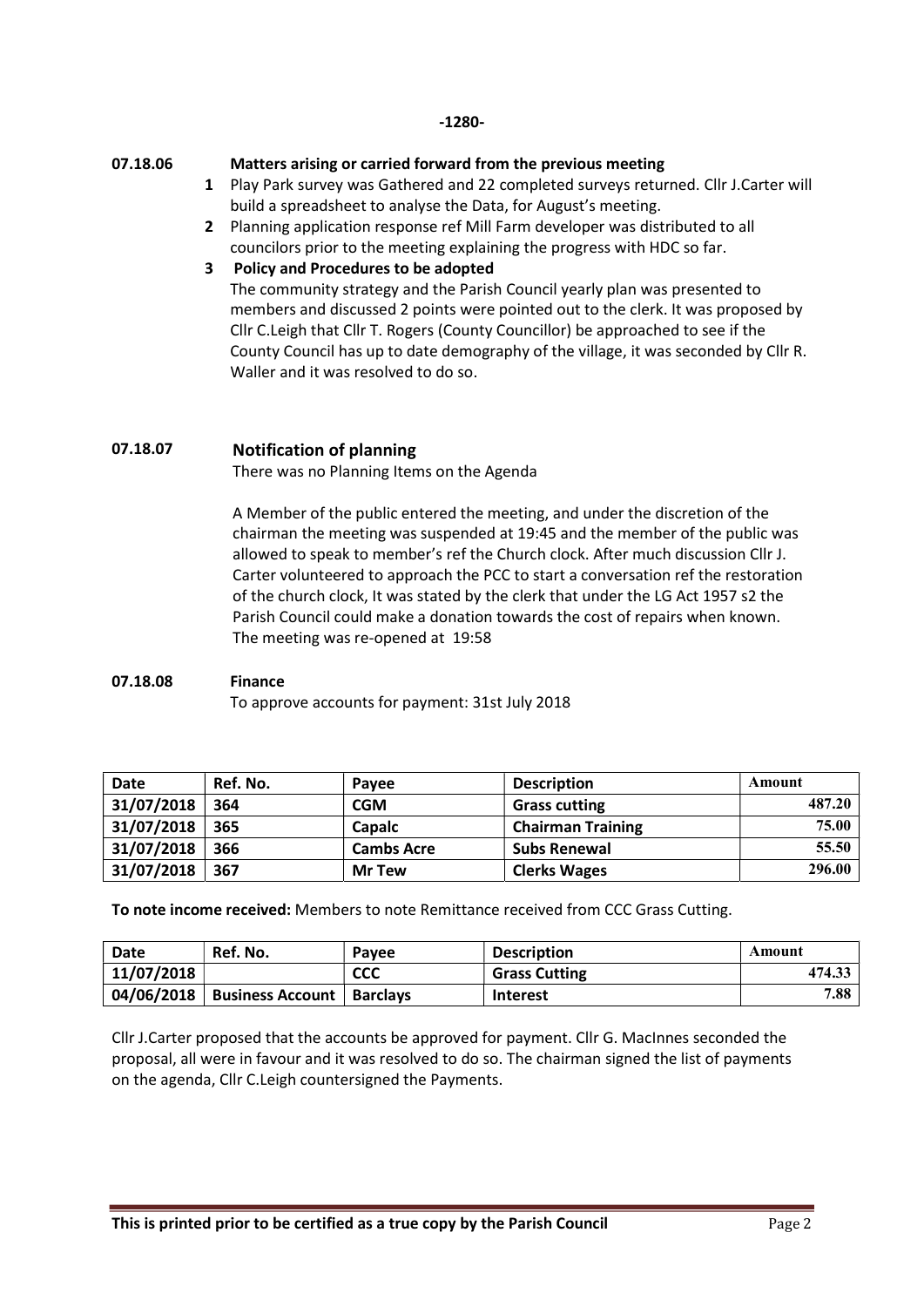#### 07.18.09 Traffic, Highways & Road Safety.

Potholes Being reported throughout the village and on the Broughton Road. The foliage around the gas building has been cut back on Manor Street.

#### 07.18.10 Village Maintenance

.

1 Footpath 1, The hedge has been tidied up by the owner

- 2 The Grit Bin on the top of Shillow Hill, the clerk is awaiting a Reply from the County officer and will chase up the officer for a reply.
- 3 The clerk has contacted a contractor ref: Grass cutting and will liaise a date for a site visit with Cllr R. Waller so a quote can be sought.
- 4 Church Clock please see note that was discussed with a member of the public.

#### 07.18.11 Policing Matters:

There are no crimes reported for Wistow Village this month.

#### 07.18.12 Correspondence and Communication

Various correspondents have been circulated throughout the month of July and members have confirmed them as being read, Including all Ecops messages which

- 1 are posted to the Parish Council's Facebook page. Members agreed that the Facebook page to be continued after the 6 month trial.
- 2 Local Council award scheme requirements posted to One- Drive for members perusal. It was proposed by Cllr R.Waller that £50 be allocated to start the process for the LCAS at foundation level, it was seconded by Cllr J. Carter and all were in favour and it was resolved to do so.

## 07.18.13 To receive verbal reports from Parish Councillors on matters arising from their portfolio responsibilities

a)- Litter /Playpark Cllr G. MacInnes Cllr G. MacInnes, The play park survey had already been mentioned in Minute 07.18.06.1 b)- Countryside Cllr J. Gregory Hedge that has been cut back on footpath 1 see minute 07.18.10.1 c)- Village Hall Cllr G. MacInnes/Cllr C. Leaton That the Abba night was a complete success and everybody that attended had a good time. d)- Website Cllr J. Carter /Clerk The clerk explained that the website will be updated shortly with the New Policy and procedures adopted at the meeting. e)- Trees/Grass Cllr R. Waller See minute 07.18.10.3